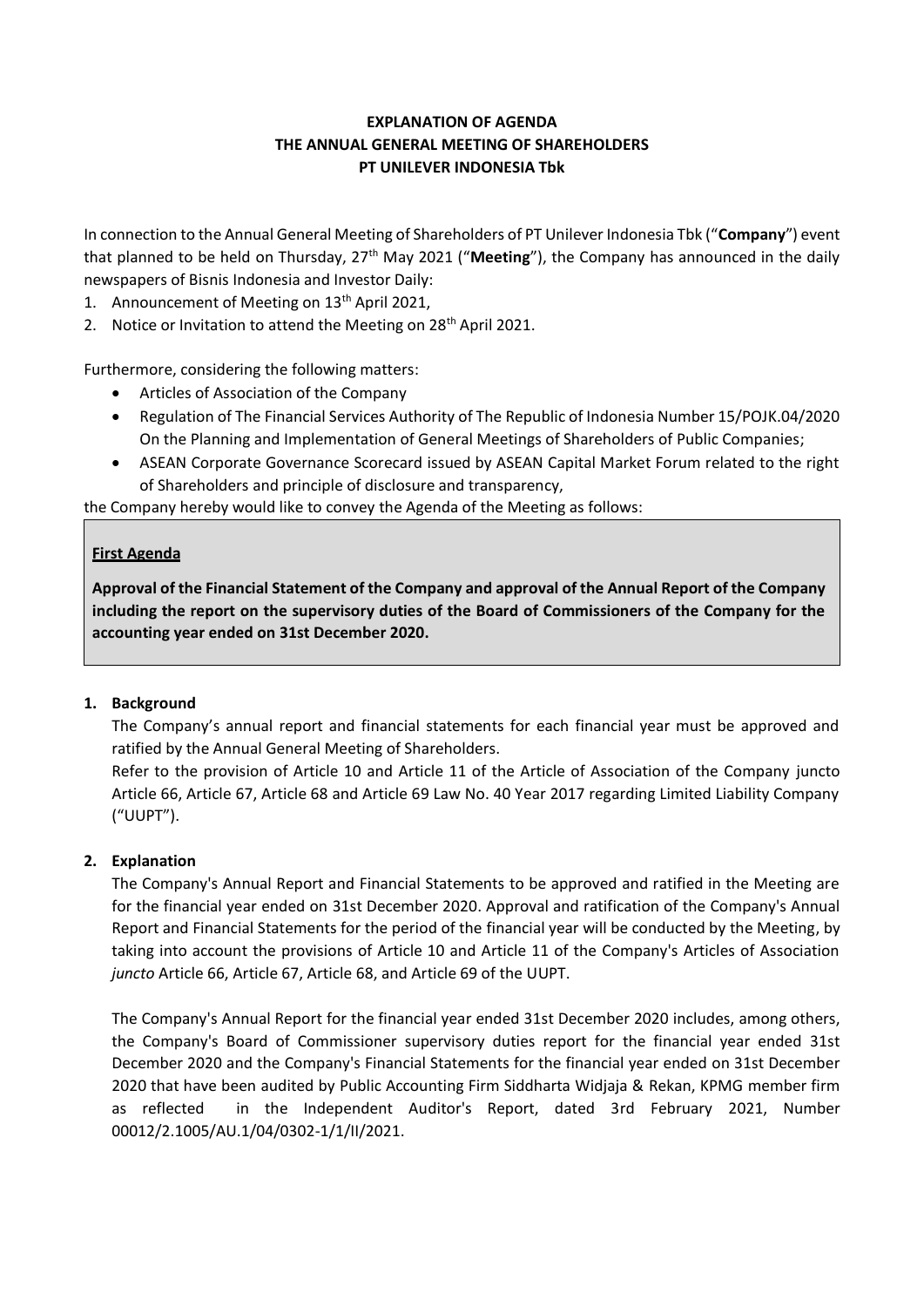In this agenda, the Company will propose to the Meeting to approve the Company's Annual Report for the financial year ended on 31st December 2020 and ratify the Financial Statements and supervisory duties of the Board of Commissioners for the financial year ended on 31st December 2020.

## **3. Data/Supporting Material**

The Company's Annual Report and Financial Statements for the financial year ended on 31st December 2020 can be downloaded from the Company's website. Further information can be seen at the following link: <https://www.unilever.co.id/investorrelations/publikasi-perusahaan/laporan-tahunan.html>

### **Second Agenda**

**Determination of the appropriation of the profit of the Company for the accounting year ended on 31st December 2020.**

### **1. Background**

The profit recorded by the Company every year shall be determined for its use and approve by Annual General Meeting of Shareholders. Profit to be determined by the Meeting is profit as recorded in the Company's Financial Statements which have been approved in the first agenda of the Meeting. Taking into account the provisions of Article 10, Article 11 and Article 26 of the Article of Association of the Company juncto Article 70 and 71 UUPT.

### **2. Explanation**

The determination of the use of the Company's profits will be carried out based on the Meeting decision by taking account to the provision of Article 26 of the Article of Association of the Company *juncto* Article 70 and Article 71 UUPT.

The use of Company's net profit for accounting year ended on 31st December 2020 as stated in Financial Statement which were approved in the first agenda will be proposed based on the decision of the Company's Board of Directors Meeting, in which proposal will include the amount to be set aside as a reserve fund and a proposal regarding the amount of dividends to be distributed.

The Company's net profit for the financial year ended on 31st December 2020 was Rp 7,163,536,000,000 (seven trillion one hundred sixty-three billion five hundred and thirty-six million Rupiah). The Company has distributed an interim dividend of Rp3,319,050,000,000.00 (three trillion three hundred nineteen billion fifty million rupiah) on 17<sup>th</sup> December 2020.

In this agenda, the Company will propose to the Meeting to approve the use of the Company's remaining net profit after deducting the interim dividend for the financial year ended on 31st December 2020.

## 3. **Data/Supporting Material**

The Company's Annual Report and Financial Statements for the financial year ended on 31st December 2020 can be downloaded from the Company's website. More information can be found on: <https://www.unilever.co.id/investor-relations/publikasi-perusahaan/laporan-tahunan.html>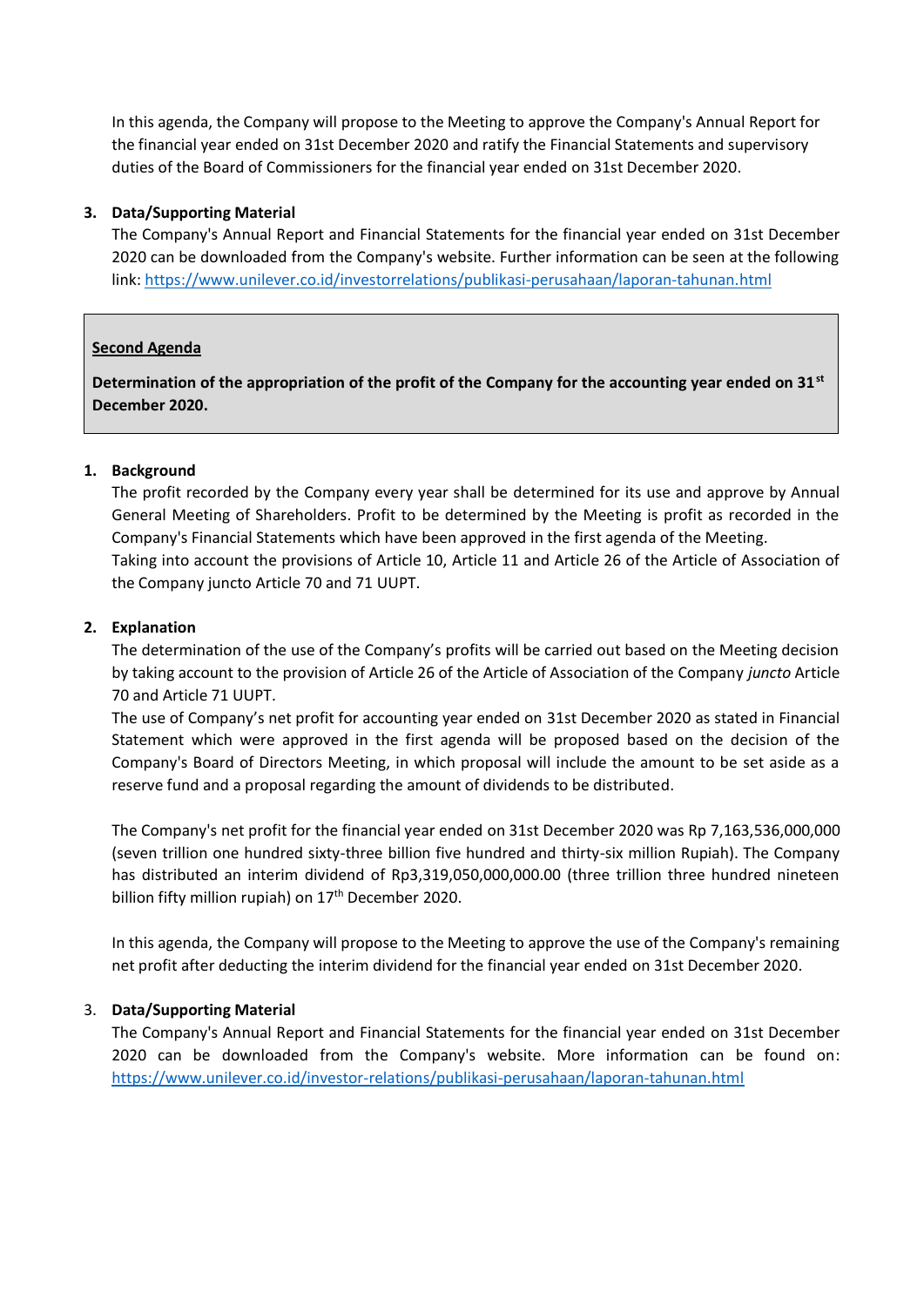### **Third Agenda**

**Approval of the proposal on the designation of a Public Accountant and/or Public Accountant Firm to audit the books of the Company for the accounting year ended on 31st December 2021 and determination of the honorarium of such Public Accountants and other terms of their designation.**

### **1. Background**

The Company's financial statement shall be audited annually by public accountants and at the Meeting, it will be proposed designation of the public accountant to audit Company's financial statement for the accounting year ended on 31<sup>st</sup> December 2021.

Taking into account the provisions of Article 10, Article 11 and Article 68 of the Article of Association of the Company *juncto* number 2(b) Bapepam-LK Regulations X.K.2.

### **2. Explanation**

The appointment of a Public Accountant to audit the Company's Financial Statements for the financial year ended on 31st December 2021 needs to be made based on the resolution of the Meeting as required in article 11 of the Company's Articles of Association *juncto* Article 68 of the Law *juncto* Number 2(b) of Bapepam-LK X.K.2 Regulation, which in essence the Board of Directors of the Company is obliged to submit the Annual Financial Report to the Public Accountant appointed by the Meeting to be further examined. Regarding the criteria of the appointed Public Accountant, the Company will taking into account the provisions of Article 16 paragraph 1 POJK No. 13/POJK.03/2017 concerning the Use of Public Accountant Services and Public Accounting Firm in Financial Services Activities, which stipulates that the use of audit services on annual historical financial information of the same Public Accountant may no later than 3 (three) consecutive years of reporting books, where the use of public accountant services of the Company's Financial Statements to be submitted by the Company as stated below is only 1 (one) financial year, so that it can still be reappointed.

The Company proposes to shareholders to re-appoint Public Accountant Budi Susanto with Public Accountant License No. AP.0302 from Public Accounting Firm Siddharta Widjaja and Rekan, KPMG member firm, to conduct audit/examination of the Company's books or records for the financial year ended on December 31, 2021.

#### **3. Data/Supporting Material**

Profile of Public Accountant Firm can be downloaded from the following link <https://home.kpmg/id/en/home.html>

#### **Fourth Agenda**

- a. Affirmation of the expiration of the term of office of the members of the Board of Commissioners of the Company, also appointment and re-appointment of the members of the Board of Commissioners of the Company.
- b. The determination of remuneration of the Board of Directors and the Board of Commissioners of the Company for the accounting year ended on  $31<sup>st</sup>$  December 2021.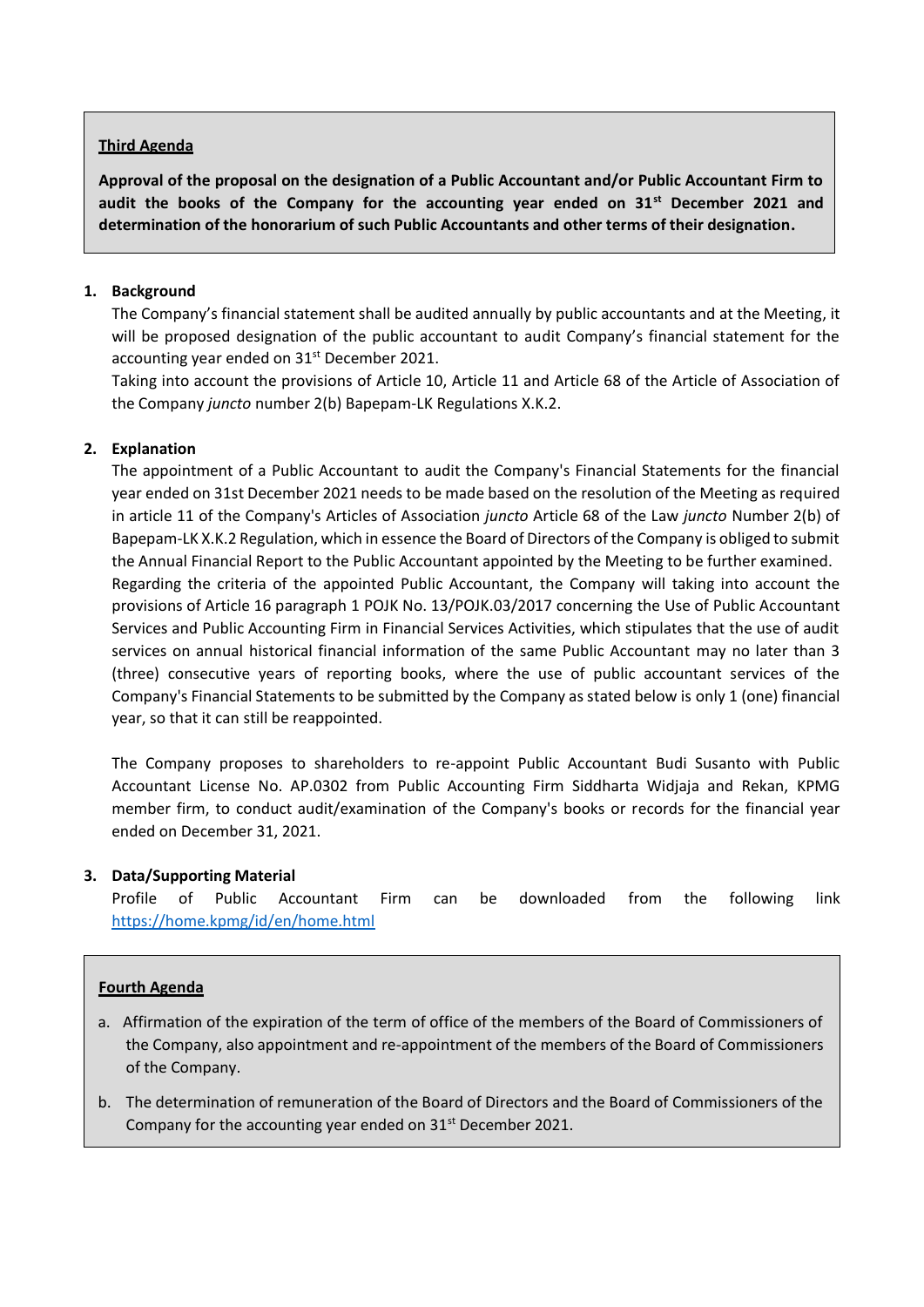a. Affirmation of the expiration of the term of office of the members of the Board of Commissioners of the Company, also appointment and re-appointment of the members of the Board of Commissioners of the Company.

## **1. Background**

The term of office of the current members of the Board of Commissioners of the Company will end at the closing of the Meeting. Therefore, it will be proposed to the Meeting to re-appoint Mr. Hemant Bakshi as President Commissioner of the Company, Mr. Alexander Rusli as Independent Commissioner of the Company, Mr. Ignasius Jonan as Independent Commissioner of the Company, Mrs. Debora Herawati Sadrach as Independent Commissioner of the Company, and appointed two new Independent Commissioners, namely Mrs. Alissa Wahid and Mr. Fauzi Ichsan. The profile of members of the Board of Commissioners to be proposed for re-appointment as well as the profile of Mrs. Alissa Wahid and Mr. Fauzi Ichsan who are proposed as candidates for the new Independent Commissioners of the Company can be accessed on the Company's Website with the following links:

[https://www.unilever.co.id/investor-relations/shareholder-information/berita-terkait-rups-dan](https://www.unilever.co.id/investor-relations/shareholder-information/berita-terkait-rups-dan-rupslb.html)[rupslb.html.](https://www.unilever.co.id/investor-relations/shareholder-information/berita-terkait-rups-dan-rupslb.html)

The proposed appointment of Mrs. Alissa Wahid and Mr. Fauzi Ichsan is in accordance with the recommendations of the Board of Commissioners made based on the recommendations of the Company's Nomination and Remuneration Committee.

In accordance with the provisions of Article 21 and Article 23 of POJK No. 33/POJK.04/2014 concerning The Board of Directors and Board of Commissioners of Issuers or Public Companies, as well as Article 22 paragraph 2 of the Articles of Association of the Company stipulate that members of the Board of Commissioners are appointed and dismissed by the Meeting. The appointment is effective from the date specified in the Meeting on which he/she is appointed, and the term of office will be ended at the closing of the 3rd Annual Meeting after the date of their appointment.

#### **2. Explanation**

The appointment of a new Independent Commissioner of the Company and re-appointment of the members of the Commissioners that will be ended their terms of office, will be carried out with refer to the provisions of:

- (i) Article 21, and Article 23 POJK No. 33/POJK.04/2014 regarding the Board of Directors and Board of Commissioners of the Issuer of Public Company; and
- (ii) Article 22 paragraph 2 of the Article of Association of the Company.
- b. Determination of remuneration of the members of the Company's Board of Directors and Board of Commissioners for the accounting year ended on 31<sup>st</sup> December 2021.

#### **1. Background**

The amount of salary or honorarium and allowances for members of the Board of Directors and Board of Commissioners for accounting year ended on  $31<sup>st</sup>$  December 2021 need to be determined based on a Meeting decision.

Considering the provisions of Article 19 Paragraph 6, Article 22 Paragraph 5 of the Article of Association of the Company *juncto* Article 96 and Article 113 UUPT.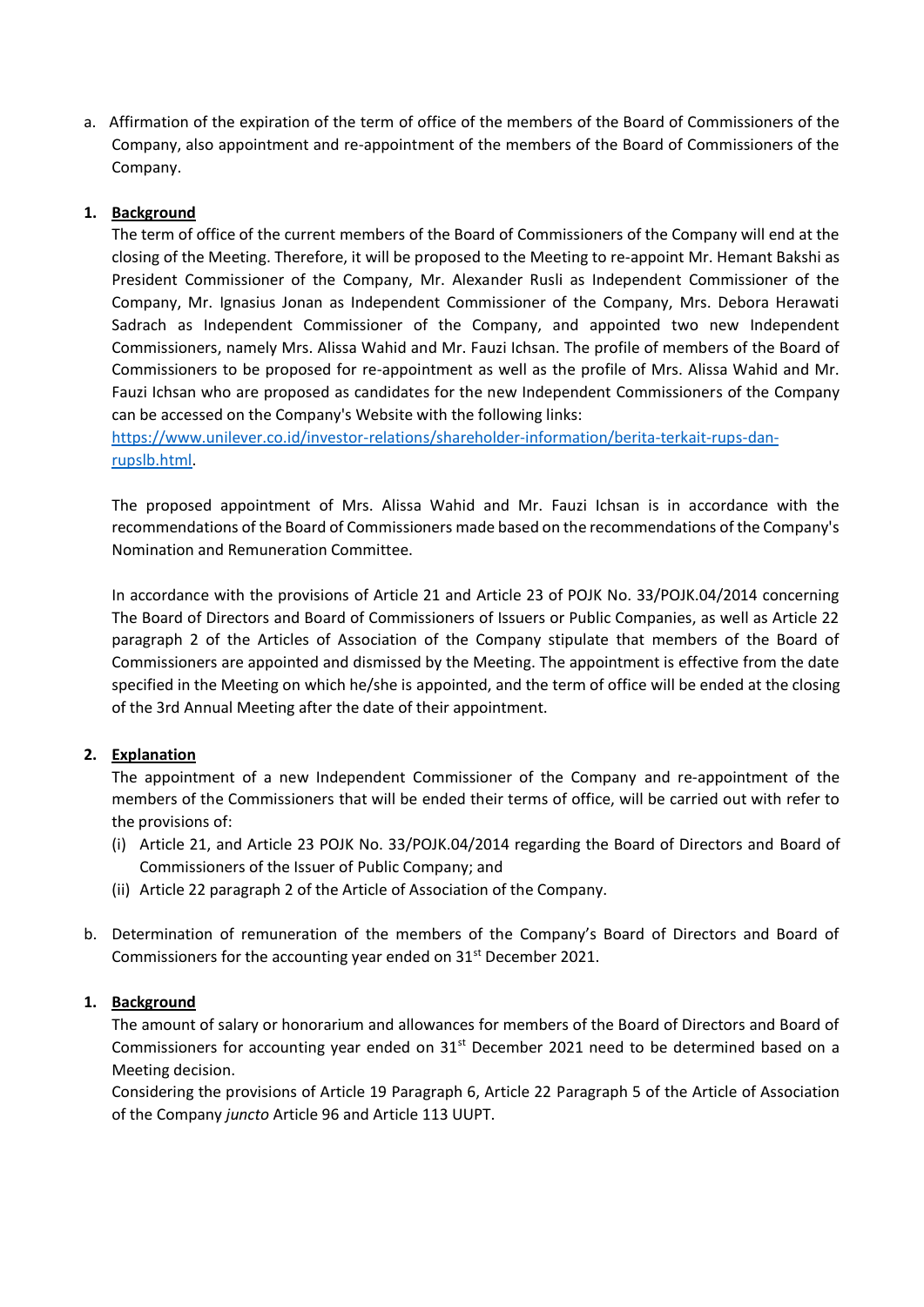## **2. Explanation**

Determination of salaries or honorarium and allowances for members of the Board of Directors and Board of Commissioners of the Company will be carried out with regard to the provisions of Article 19 paragraph 6, Article 22 paragraph 5 of the Articles of Association juncto Article 96 and Article 113 of UUPT.

In this agenda, the Company will propose to the Shareholders to approve the following:

- 1. Determine the amount of honorarium of members of the Board of Commissioners of the Company for the financial year that will end on 31<sup>st</sup> December 2021, and give full power and authority to the President Commissioner of the Company to determine the details of its allocation for each member of the Board of Commissioners of the Company;
- 2. To give full power and authority to the Board of Commissioners of the Company to determine the amount of remuneration of members of the Board of Directors of the Company for the financial year ended on 31<sup>st</sup> December 2021 and the details of its allocation for each member of the Board of Directors of the Company.

# **Additional Information:**

In addition to the explanations and data related to the above matters, please refer to the data and documents that we have provided, which are as follows:

| $Important$ $link:$                         |                                                   |
|---------------------------------------------|---------------------------------------------------|
| Profile / Curriculum Vitae of The Candidate | https://www.unilever.co.id/investor-              |
| Member of Commissioner and Independent      | relations/shareholder-information/berita-terkait- |
| Commissioners                               | rups-dan-rupslb.html                              |
|                                             |                                                   |
|                                             | https://www.unilever.co.id/investor-              |
| Power of Attorney to attend the Meeting     | relations/shareholder-information/berita-terkait- |
|                                             | rups-dan-rupslb.html                              |
|                                             |                                                   |

## **Important link :**

| Procedural Rules of the Meeting | https://www.unilever.co.id/investor-<br>relations/shareholder-information/berita-terkait-<br>rups-dan-rupslb.html |
|---------------------------------|-------------------------------------------------------------------------------------------------------------------|
|                                 | As a preventive measure and prevention of the spread of the COVID-19 outbreak, and taking into account            |

As a preventive measure and prevention of the spread of the COVID-19 outbreak, and taking into account the government's directive to impose social restrictions, the Company strongly urges shareholders to attend electronically by electronically authorizing through KSEI's Electronic General Meeting System facility ("**eASY.KSEI**") provided by KSEI to the Securities Administration Bureau appointed by the Company, namely the Company's Securities Administration Bureau, PT Sharestar Indonesia ("**BAE**"), as an electronic powergranting mechanism.

The Company ensures that Shareholders who are unable to attend or choose not to attend the Meeting may still exercise their rights by granting power of attorney (to attend and voting on any agenda of the Meeting) to the appointed party or the independent party provided by the Company, namely BAE, by filling out the Power of Attorney form that has been uploaded on the Company's website and can be downloaded at the link as follow[s https://www.unilever.co.id/](https://www.unilever.co.id/) .